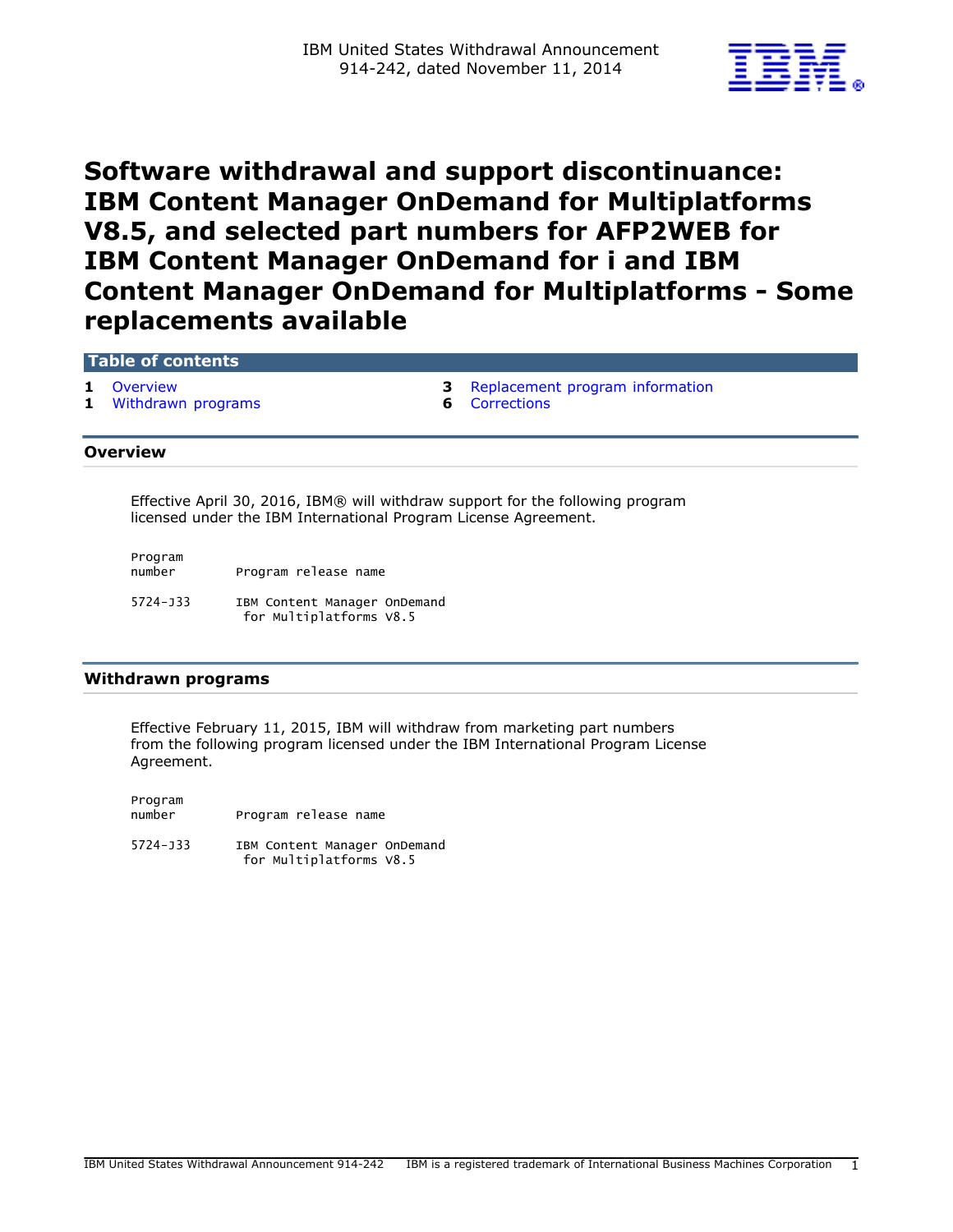Effective on the dates shown, IBM will withdraw from marketing the following part numbers licensed under the IBM International Program License Agreement.

| PID      | Licensed product name                                                                                                                                              | Part<br>number | Withdraw from<br>marketing date |  |  |
|----------|--------------------------------------------------------------------------------------------------------------------------------------------------------------------|----------------|---------------------------------|--|--|
| 5724-J33 | IBM Content Manager OnDemand<br>for Multiplatforms V8.5                                                                                                            |                |                                 |  |  |
|          | IBM Content Manager<br>OnDemand Advanced<br>Function Presentation<br>Transformations for<br>Multiplatforms per<br>Install LIC +SW S&S<br>12 Months                 | DODJDLL        | February 11, 2015               |  |  |
|          | IBM Content Manager<br>OnDemand Advanced<br>Function Presentation<br>Transformations for<br>Multiplatforms per<br>Install SW S&S<br>Reinstatement<br>12 Months     | DODJELL        | February 11, 2015               |  |  |
|          | IBM Content Manager<br>OnDemand Advanced<br>Function Presentation<br>Transformations for<br>$Linux^{\text{TM}}$ on System z<br>Install LIC $+$ SW S&S<br>12 Months |                | DODJPLL February 11, 2015       |  |  |
|          | IBM Content Manager<br>OnDemand Advanced<br>Function Presentation<br>Transformations for<br>Linux on System z<br>Install SW S&S<br>Reinstatement<br>12 Months      |                | DODJQLL February 11, 2015       |  |  |
|          | IBM Content Manager<br>OnDemand Advanced<br>Function Presentation<br>Transformations for<br>Multiplatforms per<br>Install Annual S&S<br>Renewal                    | E091TLL        | March 11, 2015                  |  |  |
|          | IBM Content Manager<br>OnDemand Advanced<br>Function Presentation<br>Transformations for<br>Linux on System z<br>Install Annual S&S<br>Renewal                     | E091ULL        | March 11, 2015                  |  |  |
|          | IBM Content Manager<br>OnDemand Advanced<br>Function Presentation<br>Transformations for<br>Multiplatforms Version<br>9.0 Multilingual Media<br>Pack               | BF057ML        | April 15, 2016                  |  |  |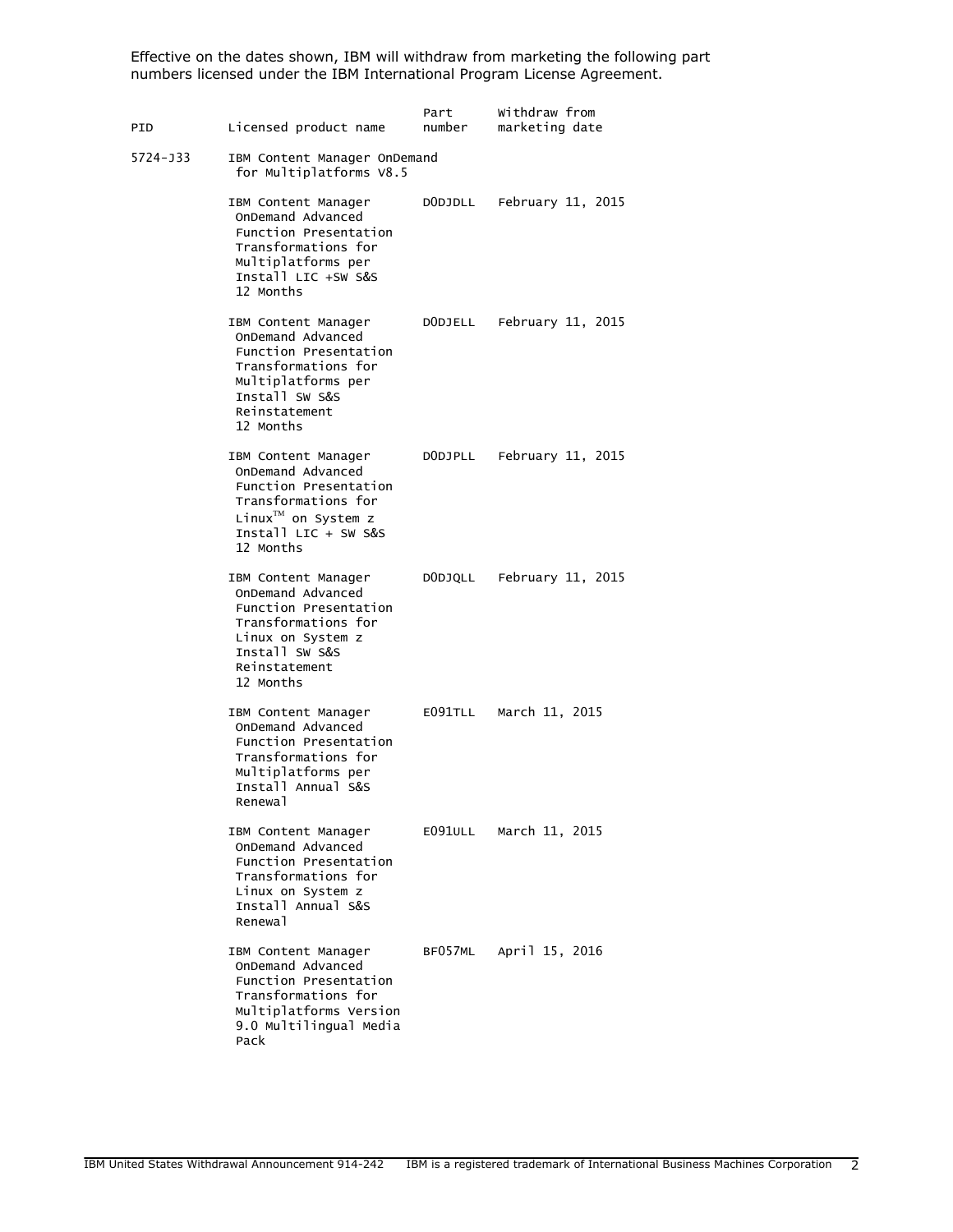|          | IBM Content Manager<br>OnDemand Advanced<br>Function Presentation<br>Transformations for<br>Multiplatforms Version<br>8.5 Multilingual Media<br>Pack |         | BF04KML April 15, 2016    |  |  |
|----------|------------------------------------------------------------------------------------------------------------------------------------------------------|---------|---------------------------|--|--|
|          | IBM Content Manager<br>OnDemand for<br>Multiplatforms V8.5<br>Multilingual Media Pack                                                                |         | BF04SML April 15, 2016    |  |  |
| 5770-RD1 | IBM Content Manager OnDemand<br>for i                                                                                                                |         |                           |  |  |
|          | IBM Content Manager<br>OnDemand for i Advanced<br>Function Presentation<br>Transformations Server<br>$LIC + SW S&S 12$ Months                        | DOCKHLL | February 11, 2015         |  |  |
|          | IBM Content Manager<br>OnDemand for i Advanced<br>Function Presentation<br>Transformations Server<br>SW S&S Reinstatement<br>12 Months               |         | DOCKILL February 11, 2015 |  |  |
|          | IBM Content Manager<br>OnDemand for i Advanced<br>Function Presentation<br>Transformations Server<br>Annual SW S&S Renewal                           |         | E08LJLL March 11, 2015    |  |  |
|          | IBM Content Manager<br>OnDemand for i Advanced<br>Function Presentation<br>Transformations V7.1<br>Multilingual Media Pack                           |         | BF04BML April 15, 2016    |  |  |
|          | IBM Content Manager<br>OnDemand for i Advanced<br>Function Presentation<br>Transformations V7.2<br>Multilingual Media Pack                           |         | BF05UML April 15, 2016    |  |  |

On or after that date, you can no longer obtain these part numbers directly from IBM. You can obtain these part numbers on an as-available basis through IBM Remarketers.

# <span id="page-2-0"></span>**Replacement program information**

| Withdrawn programs                                         | Program<br>number | Replacement programs                                                | Program<br>number |
|------------------------------------------------------------|-------------------|---------------------------------------------------------------------|-------------------|
| IBM Content Manager<br>OnDemand for<br>Multiplatforms V8.5 |                   | 5724-J33 IBM Content Manager<br>OnDemand for<br>Multiplatforms V9.5 | 5724-133          |

For information about IBM Content Manager OnDemand for Multiplatforms V9.5, refer to [214-453](http://www.ibm.com/common/ssi/cgi-bin/ssialias?infotype=an&subtype=ca&appname=gpateam&supplier=897&letternum=ENUS214-453), dated October 21, 2014.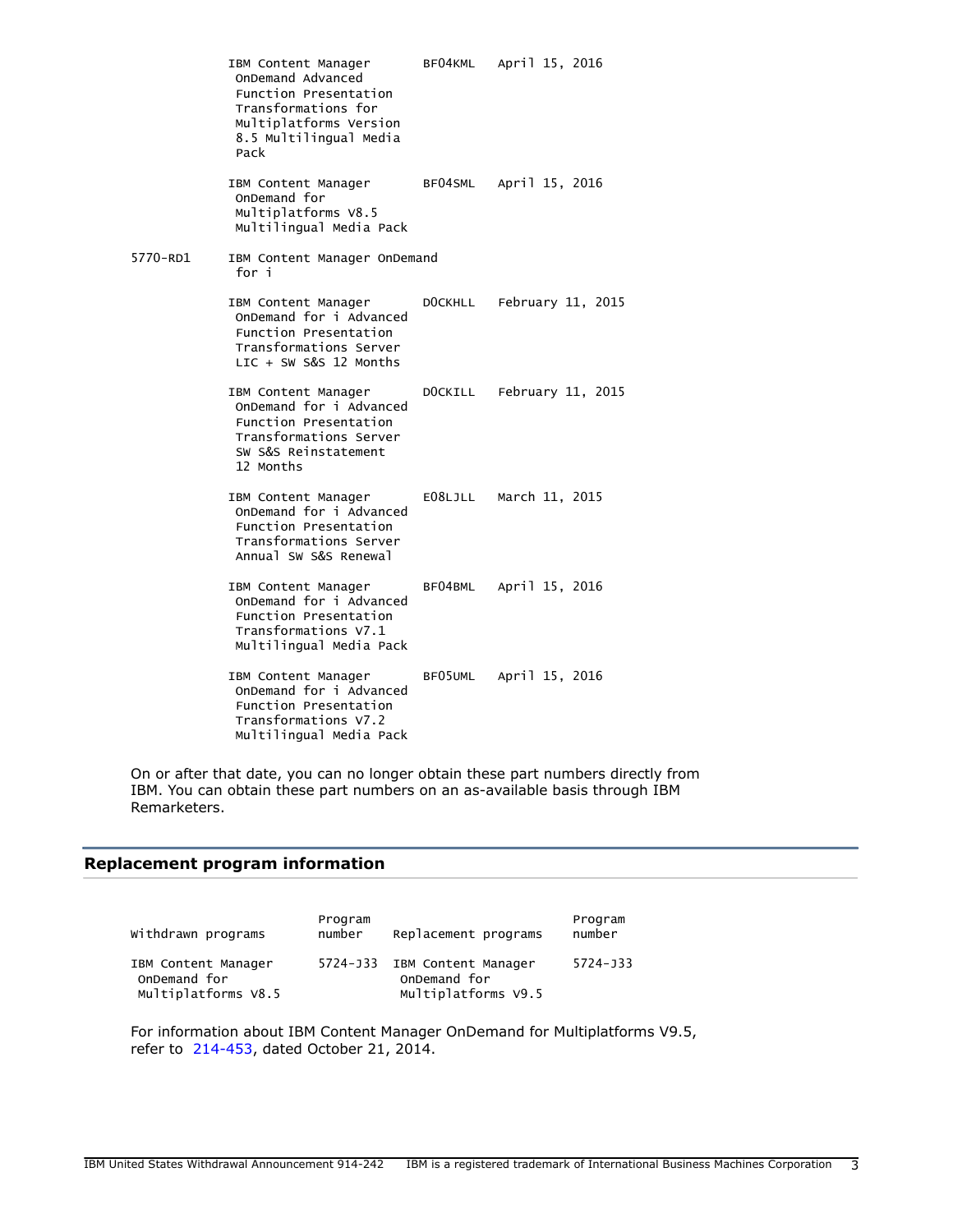| Part | Part<br>number description                                                                                                                                                | Withdrawal<br>from<br>marketing<br>date | Part<br>number | Part<br>description                                                 | Availability<br>date |
|------|---------------------------------------------------------------------------------------------------------------------------------------------------------------------------|-----------------------------------------|----------------|---------------------------------------------------------------------|----------------------|
|      | 5724-J33 IBM Content Manager<br>OnDemand for<br>Multiplatforms V8.5                                                                                                       |                                         |                | 5724-J33 IBM Content Manager<br>OnDemand for<br>Multiplatforms V9.5 |                      |
|      | DODJDLL IBM Content<br>Manager OnDemand<br>Advanced Function<br>Presentation<br>Transformations for<br>Multiplatforms per<br>Install LIC + SW<br>S&S 12 Months            | 02/11/15                                | None           |                                                                     |                      |
|      | DODJELL IBM Content<br>Manager OnDemand<br>Advanced Function<br>Presentation<br>Transformations for<br>Multiplatforms per<br>Install SW S&S<br>Reinstatement<br>12 Months | 02/11/15                                | None           |                                                                     |                      |
|      | DODJPLL IBM Content<br>Manager OnDemand<br>Advanced Function<br>Presentation<br>Transformations for<br>Linux on System z<br>$[firsta]$ $LIC + SW$<br>S&S 12 Months        | 02/11/15                                | None           |                                                                     |                      |
|      | DODJQLL IBM Content<br>Manager OnDemand<br>Advanced Function<br>Presentation<br>Transformations for<br>Linux on System z<br>Install SW S&S<br>Reinstatement<br>12 Months  | 02/11/15                                | None           |                                                                     |                      |
|      | E091TLL IBM Content<br>Manager OnDemand<br>Advanced Function<br>Presentation<br>Transformations for<br>Multiplatforms per<br>Install Annual<br>S&S Renewal                | 03/11/15                                | None           |                                                                     |                      |
|      | E091ULL IBM Content<br>Manager OnDemand<br>Advanced Function<br>Presentation<br>Transformations for<br>Linux on System z<br>Install Annual<br>S&S Renewal                 | 03/11/15                                | None           |                                                                     |                      |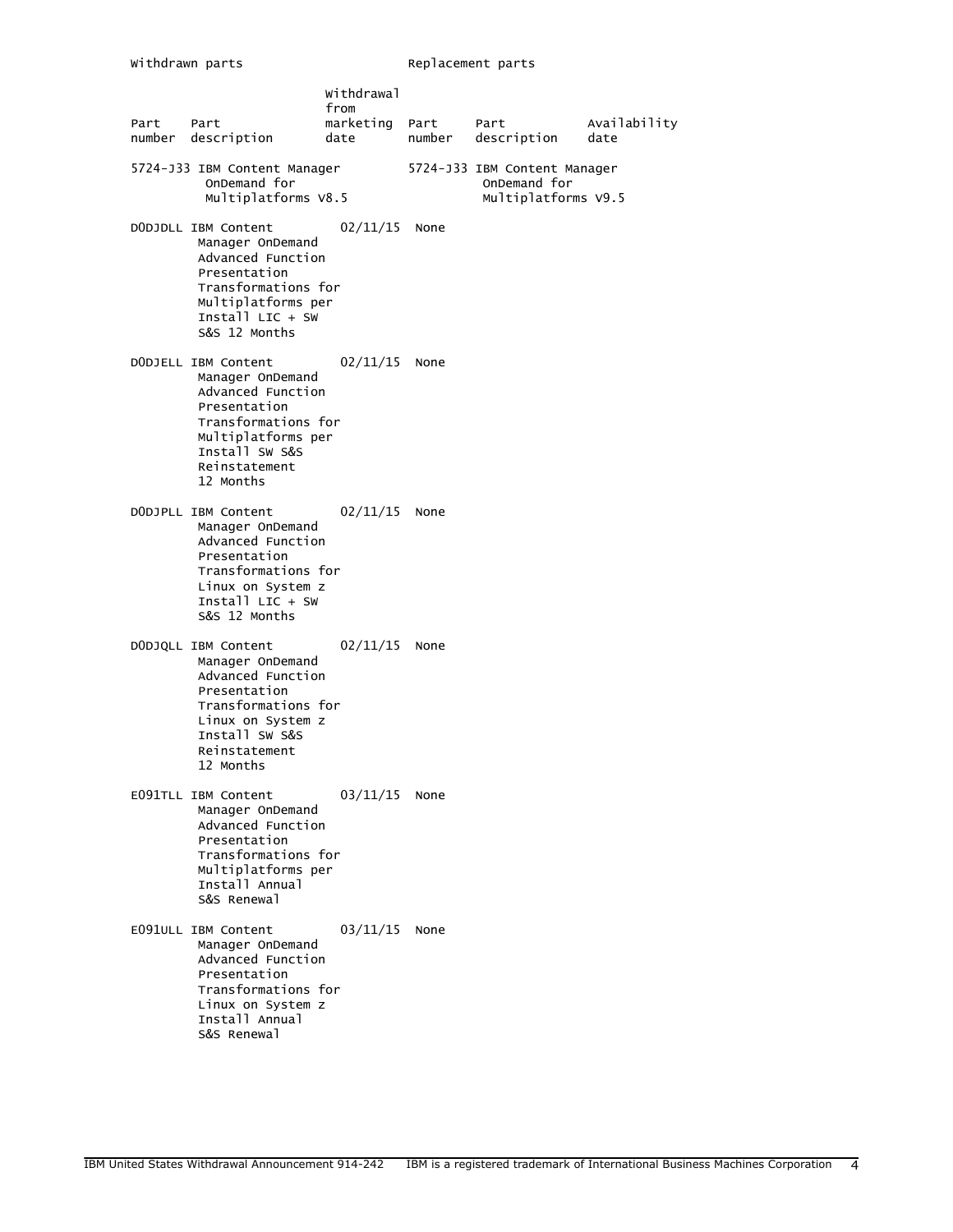BF057ML IBM Content 04/15/16 None Manager OnDemand Advanced Function Presentation Transformations for Multiplatforms Version 9.0 Multilingual Media Pack BF04KML IBM Content 04/15/16 None Manager OnDemand Advanced Function Presentation Transformations for Multiplatforms Version 8.5 Multilingual Media Pack BF04SML IBM Content 04/15/16 BF062ML IBM Content 10/24/14 Manager OnDemand Manager for Multiplatforms V8.5 Multilingual Multiplatforms Media Pack Multilingual Media Pack 5770-RD1 IBM Content Manager None OnDemand for i DOCKHLL IBM Content 02/11/15 None Manager OnDemand for i Advanced Function Presentation Transformations Server LIC + SW S&S 12 Months DOCKILL IBM Content 02/11/15 None Manager OnDemand for i Advanced Function Presentation Transformations Server SW S&S Reinstatement 12 Months E08LJLL IBM Content 03/11/15 None Manager OnDemand for i Advanced Function Presentation Transformations Server Annual SW S&S Renewal BF04BML IBM Content 04/15/16 None Manager OnDemand for i Advanced Function Presentation Transformations V7.1 Multilingual Media Pack